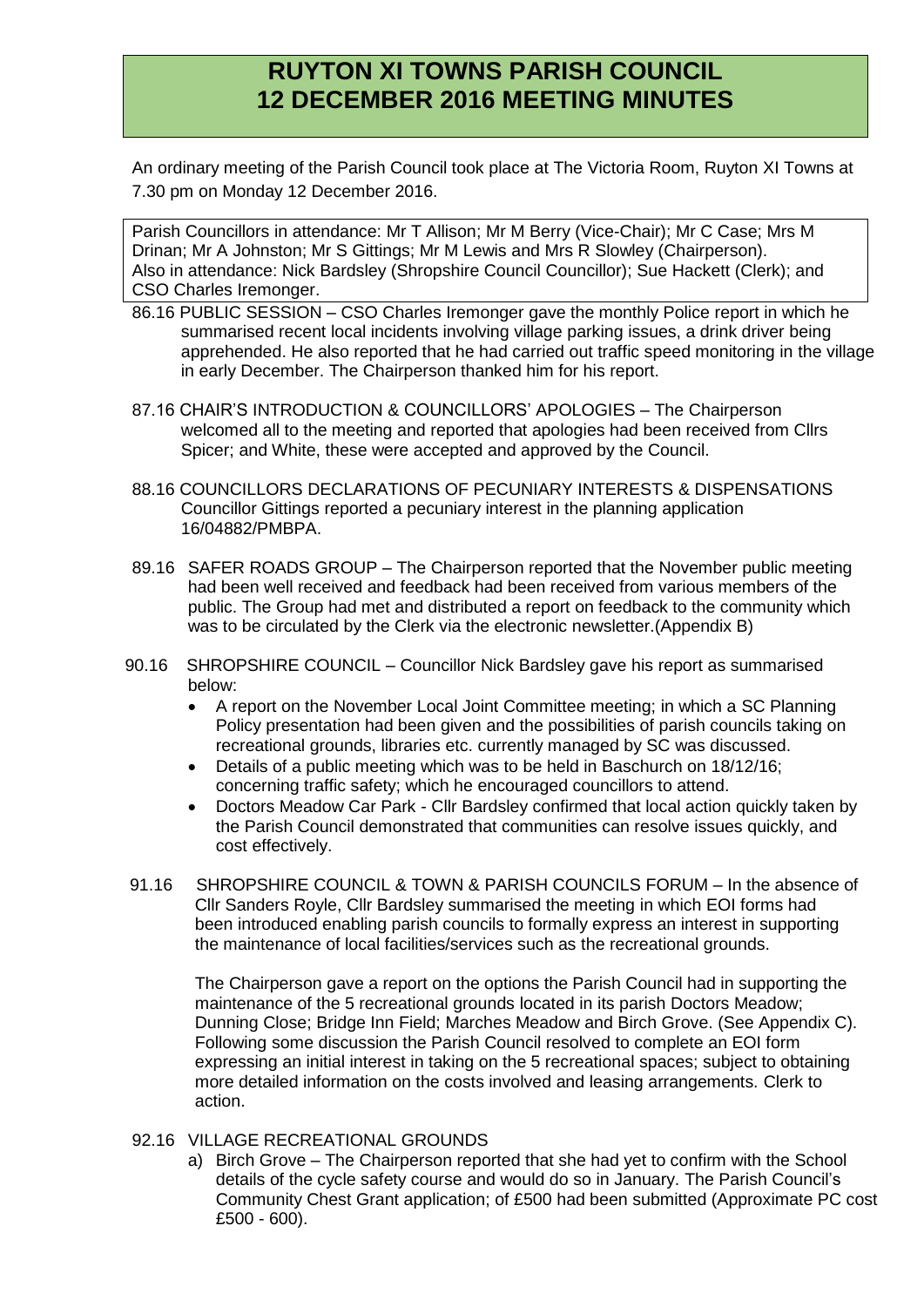b) The Clerk reported that SC had agreed for the time being not to lock the gates at the car park at Doctors Meadow Recreational Ground; as measures taken by the PC to restrict drivers from using the grass appeared to have mitigated the problem. The Clerk stressed that there remained a need for councillors to monitor the situation to ensure that a similar instance of cars being abandoned on site did not arise.

### 93.16 LOCAL REPORTS

- a) Spinney Tree Planting Scheme Cllr Gittins confirmed that the trees were due to be felled in Jan/Feb 2017; and that all appropriate permissions had been obtained. He planned to liaise with the School to organise a tree planting event in the spring.
- b) Replacement oak sapling on Olden Lane The Chairperson reported that she would attend the meeting on 14/12/16, when the tree would be planted. Mr David Ford had agreed to tend the tree whilst it established itself.
- c) Village Christmas Tree 2016 The Clerk reported that Mr D Peate had agreed to install the tree on 16/12/16 and would liaise with Cllr Case on the matter. Cllr Case confirmed he would make the suitable arrangements with School.
- d) The Chair and Vice Chair reported on the SALC AGM meeting which they attended; stating that both the Road Safety presentation and NALC presentation were very informative.
- e) AED Cllr Case reported that previous issues had been resolved by the School.
- f) Oswestry Area Committee The Chairperson summarised the outcomes of the meeting and in particular the SC Planning Policy presentation. Council agreed that there was a need to update the Parish Plan given there was a need for a new SAMDev submission in 2017.
- g) Cllr Johnson reported that Packwood School Governors had agreed to assist in financing the relocation of the "National speed limit" signs outside the School. Cllr Johnston to ensure David Gradwell and the School Bursar are introduced.

### 94.16 PLANNING MATTERS:

(a) The Council considered the following planning application: *Cllr Gittins left the room.*

## Reference: 16/04882/PMBPA (validated: 23/11/2016)

Address: Barns At Wykey Farm, Wykey, Ruyton XI Towns

Proposal: Application for prior approval under Part 3, Class Q of the Town & Country Planning (General Permitted Development) (England) Order 2015 for the change of use from agricultural to residential use . Applicant: Mr Simon Gittins (Wykey Farm).

Cllr Johnston expressed his disappointment that the application had not properly brought to the attention of local neighbours by the applicant which was required by planning policy. **This was noted by the Council; however following some discussion it was agreed to make no comment.** *Cllr Gittins returned to the room.*

(b) The Clerk reported the following SC planning decisions:

Reference: 16/04829/FUL & 16/04598/VAR Address: Butlers Barn, Elbridge, Ruyton XI Towns SY4 1JJ Proposal: Erection of an agricultural shelter and variation of condition No.2 (approved plans) attached to previous permission. **SC Decision: Permission Granted**

Reference: 16/03745/COU (validated: 15/9/2016)

RPC MINUTES 14-11-2016 2 Address: Memorial Hall Church Street Ruyton XI Towns SY4 1LA Permanent change of use to Class A1, A3 and A5 use, (for consumption of hot and cold food on the premises and to take away) **SC Decision: Permission Granted**Reference: 13/02617/FUL (validated: 02/07/2013)